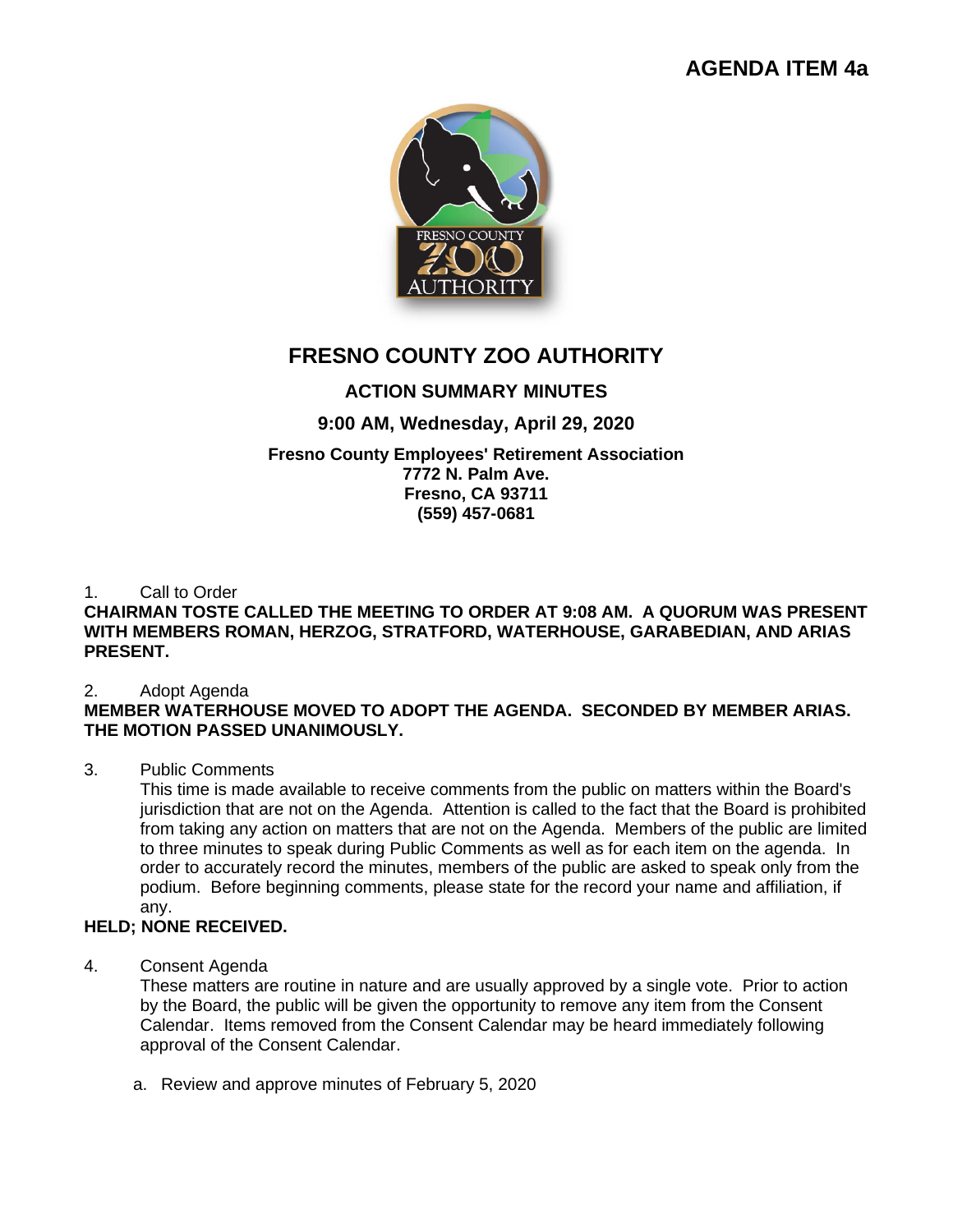- b. Review and approve payment of County of Fresno invoice for Professional and Specialized Services in the amount of \$3,690.41 for services through March 2020
- c. Receive Treasurer's Reports for January and February 2020

#### **MEMBER ROMAN MOVED FOR APPROVAL OF THE CONSENT AGENDA ITEMS. SECONDED BY MEMBER HERZOG. THE MOTION PASSED UNANIMOUSLY.**

5. Receive Fresno Chaffee Zoo Director's report **RECEIVED. DIRECTOR SCOTT BARTON REPORTED ON STATUS GIVEN COVID-19. REPORTED ON RECEIPT OF PAYROLL PROTECTION PROGRAM LOAN (\$1.7 MILLION FORGIVABLE LOAN). REPORTED ON ONLINE PRESENCE. WORKING ON REOPENING PLAN. ARIAS RECOMMEDED CONTACTING HIM/CITY REGARDING OPENING PLAN.** 

6. Receive Fresno Chaffee Zoo Corporation January/February 2020 Board Financial Report **RECEIVED. LILY WACHTER REPORTED THESE MONTHS WENT VERY WELL. REVIEWED FINANCES AND ATTENDANCE. REVIEWED ANTICIPATED REVENUE LOSSES OVER MARCH, APRIL, MAY AND FINANCING OPTIONS THROUGH 2020.**

7. Approve and authorize the release of retention withheld on CLR Design, Inc. fee for Kingdoms of Asia (\$53,020.95)

#### **DIRECTOR SCOTT BARTON REPORTED. MEMBER ARIAS MOVED FOR APPROVAL. SECONDED BY WATERHOUSE. THE MOTION PASSED UNANIMOUSLY.**

8. Approve Fresno's Chaffee Zoo Corporation request to reallocate the approved Measure Z 2020 operating funds due to Fresno Chaffee Zoo receiving a Payroll Protection Program loan **DIRECTOR SCOTT BARTON AND CFO LILY WACHTER REPORTED. MEMBER ARIAS MOVED FOR APPROVAL. SECONDED BY ROMAN. THE MOTION PASSED UNANIMOUSLY.**

- 9. Receive staff reports **NONE RECEIVED.**
- 10. Approve next meeting date.

Dates include:

Wednesday, May 27, 2020 Wednesday, June 24, 2020 Wednesday, July 29, 2020

## **NO CHANGES AND LEFT SCHEDULE AS IS. NO VOTE REQUIRED GIVEN THE CALENDAR WAS ALREADY APPROVED THE BEGINNING OF THE YEAR.**

#### 11. Chair's comments **NO COMMENTS**

12. Board Member comments **MEMBER ARIAS THANKED ZOO STAFF.** 

13. Adjourn

**THERE BEING NO FURTHER BUSINESS BEFORE THE BOARD, MEMBER HERZOG ADJOURNED THE MEETING AT 9:48 AM**.